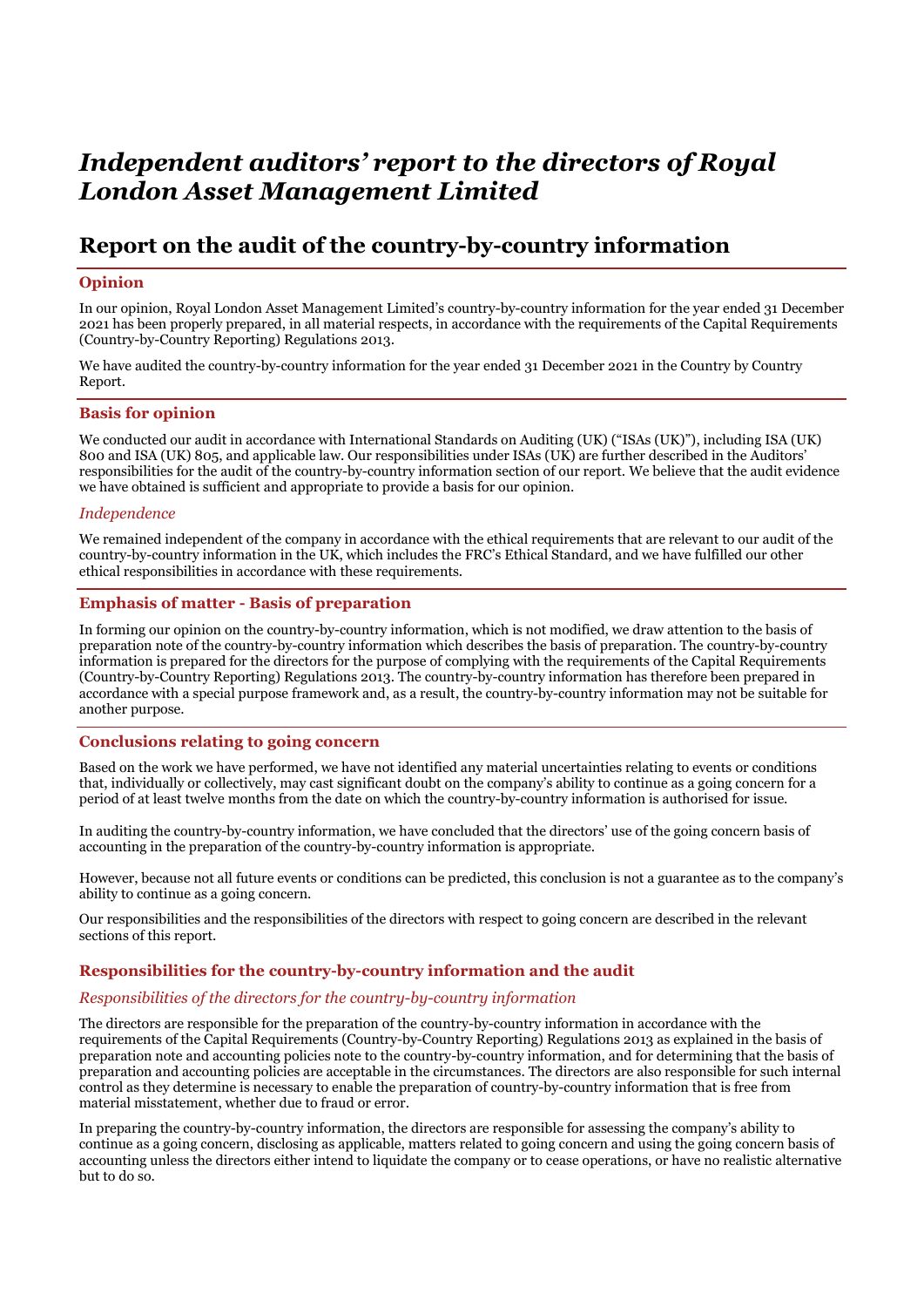# *Auditors' responsibilities for the audit of the country-by-country information*

It is our responsibility to report on whether the country-by-country information has been properly prepared in accordance with the relevant requirements of the Capital Requirements (Country-by-Country Reporting) Regulations 2013.

Our objectives are to obtain reasonable assurance about whether the country-by-country information as a whole is free from material misstatement, whether due to fraud or error, and to issue an auditors' report that includes our opinion. Reasonable assurance is a high level of assurance, but is not a guarantee that an audit conducted in accordance with ISAs (UK) will always detect a material misstatement when it exists. Misstatements can arise from fraud or error and are considered material if, individually or in the aggregate, they could reasonably be expected to influence the economic decisions of users taken on the basis of this country-by-country information.

Irregularities, including fraud, are instances of non-compliance with laws and regulations. We design procedures in line with our responsibilities, outlined above, to detect material misstatements in respect of irregularities, including fraud. The extent to which our procedures are capable of detecting irregularities, including fraud, is detailed below.

Based on our understanding of the company/industry, we identified that the principal risks of non-compliance with laws and regulations related to the breaches of the UK regulatory principles, such as those governed by the Financial Conduct Authority, and we considered the extent to which non-compliance might have a material effect on the country-by-country information. We also considered those laws and regulations that have a direct impact on the country-by-country information such as the Companies Act 2006. We evaluated management's incentives and opportunities for fraudulent manipulation of the country-by-country information (including the risk of override of controls), and determined that the principal risks were related to posting inappropriate journal entries to revenue. Audit procedures performed included:

- Reviewing relevant correspondence with the Financial Conduct Authority for indicators for non-compliance with laws and regulations;
- Reviewing all relevant board minutes;
- Enquiries with management, compliance and internal audit, including consideration of known or suspected instances of non-compliance with laws and regulations and fraud;
- Designing audit procedures to incorporate unpredictability around the nature, timing or extent of our testing;
- Identifying and testing journal entries; and
- Reviewing the financial statements for compliance with the Companies Act 2006.

There are inherent limitations in the audit procedures described above. We are less likely to become aware of instances of non-compliance with laws and regulations that are not closely related to events and transactions reflected in the country-bycountry information. Also, the risk of not detecting a material misstatement due to fraud is higher than the risk of not detecting one resulting from error, as fraud may involve deliberate concealment by, for example, forgery or intentional misrepresentations, or through collusion.

A further description of our responsibilities for the audit of the country-by-country information is located on the FRC's website at: www.frc.org.uk/auditorsresponsibilities. This description forms part of our auditors' report.

#### *Use of this report*

This report, including the opinion, has been prepared for and only for the company's directors in accordance with the Capital Requirements (Country-by-Country Reporting) Regulations 2013 and for no other purpose. We do not, in giving this opinion, accept or assume responsibility for any other purpose or to any other person to whom this report is shown or into whose hands it may come, save where expressly agreed by our prior consent in writing.

Pricewaterhouse Coopers LLP

PricewaterhouseCoopers LLP Chartered Accountants and Statutory Auditors London 11 March 2022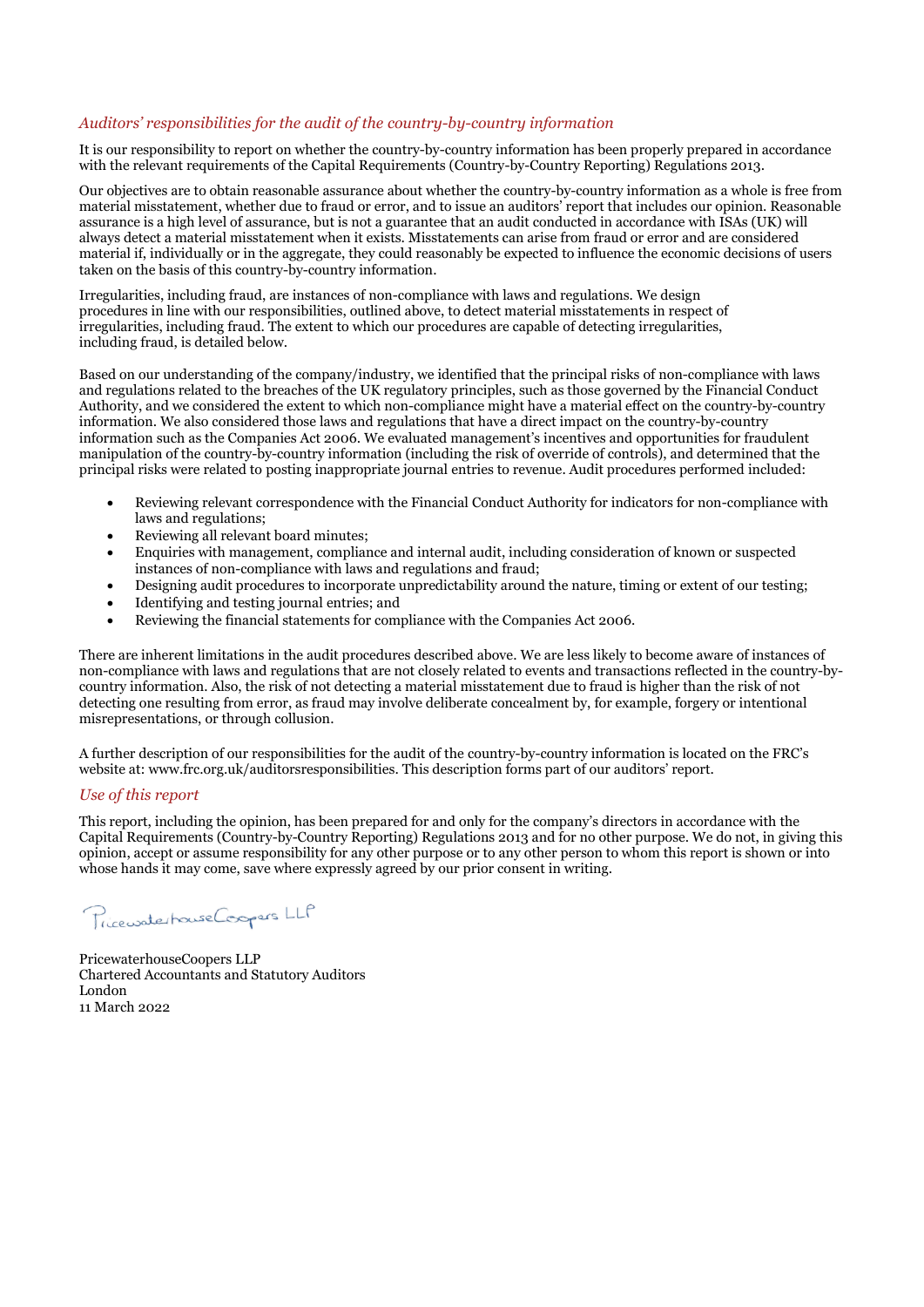# **Country-by-Country Report**

The Capital Requirements (Country-by-Country Reporting) Regulations 2013 implement Article 89 of the Capital Requirements Directive IV which requires institutions in the United Kingdom within the scope of CRD IV to disclose certain information by country of operation. The following company disclosures in respect of the year ending 31 December 2021 are shown below: -

| <b>Name</b>                                            | <b>Royal London Asset</b><br><b>Management Limited (RLAM)</b> |
|--------------------------------------------------------|---------------------------------------------------------------|
| Nature of activities                                   | <b>Investment Management</b><br><b>Services</b>               |
| Geographical location                                  | United Kingdom                                                |
| Number of employees <sup>1</sup>                       | None                                                          |
| Turnover $(\text{\pounds}^2000)^2$                     | £227,366                                                      |
| Profit before tax $(\text{\pounds}$ '000)              | £61,155                                                       |
| Corporation tax paid on<br>profit <sup>3</sup> (£'000) | £10,826                                                       |
| Public subsidies received<br>$(\pounds 000)$           | £nil                                                          |

# **Basis of preparation**

The country-by-country reporting disclosures above are in accordance with the RLAM Annual report and financial statements for the year ended 31 December 2021; prepared under the historical cost convention and in accordance with the Companies Act 2006 and applicable accounting standards in the United Kingdom, including Financial Reporting Standard 102 (FRS 102).

#### **Accounting Policies**

<sup>&</sup>lt;sup>1</sup> There are no employees of the company as staff engaged in the company's business (including the executive directors) are employed by the company's ultimate parent undertaking, The Royal London Mutual Insurance Society Limited (RLMIS).

<sup>&</sup>lt;sup>2</sup> Turnover includes fees received for investment management services (RLAM) provided by the company on behalf of its clients.